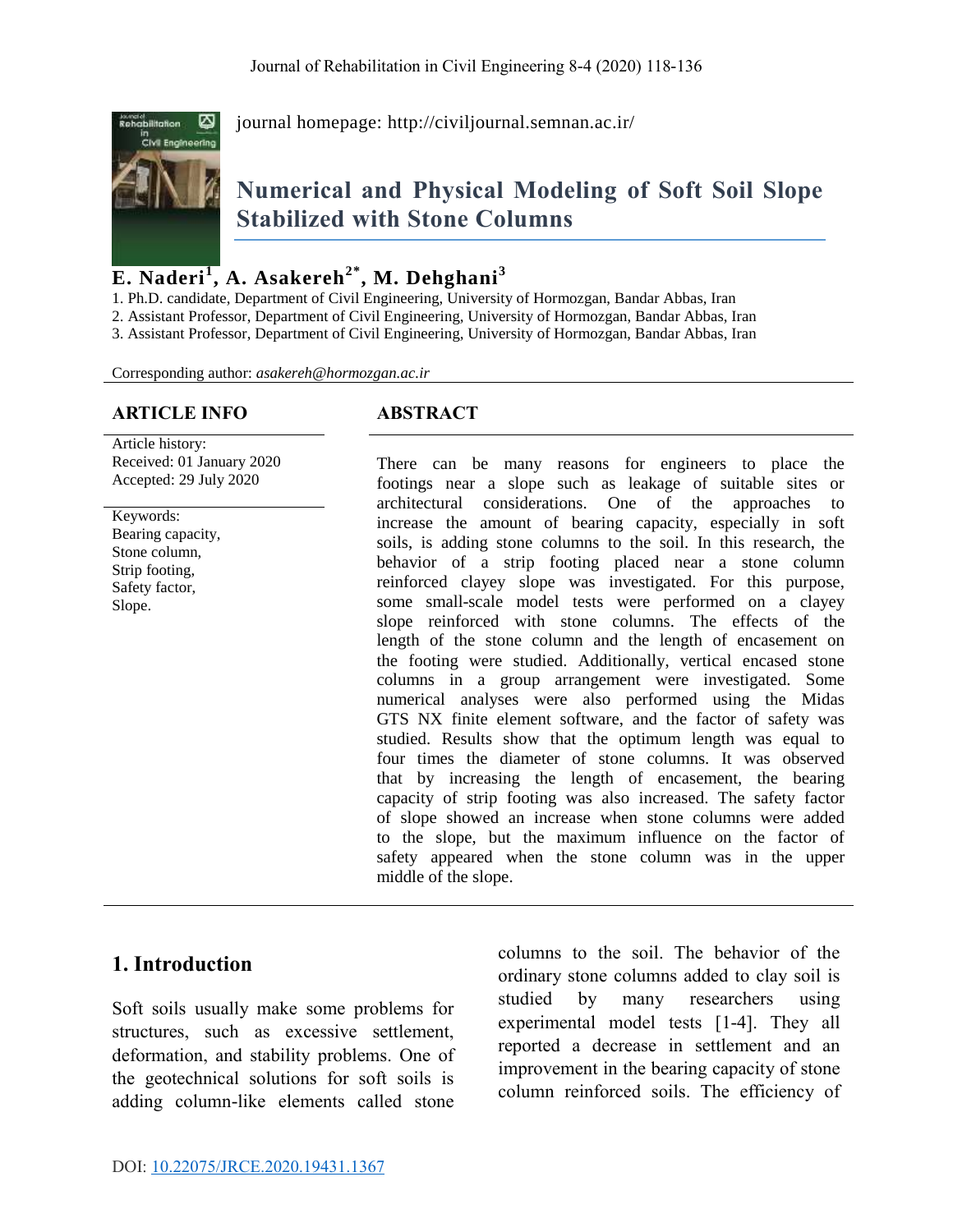stone columns is related to the confining pressure of the surrounding soil The lateral confinement may not be enough for very soft soils, and bulging failure can occur at the upper parts of the stone column which causes a reduction in the effectiveness of stone columns [5]. Thus, providing additional confinement by vertical encasing of stone columns with geosynthetics is necessary for such soils. Experimental studies on vertical encasing of the stone columns with geosynthetics have been carried out widely [6-11]. Vertical encased stone columns have been numerically investigated by some researchers [10, 12-16]. All experimental and numerical investigations showed that the behavior of the stone column was improved by using vertical encasement.

There are many conditions that a footing must be built adjacent to a slope. Construction of a footing adjacent to a slope affects the behavior of footing. It makes the bearing capacity reduced compared to the bearing capacity on the flat ground [17]. Generally, the slope should get modified with appropriate stabilization techniques to improve the bearing capacity of footing and to protect the slope from failure. Many researchers have investigated the improvement of slopes using soil reinforcement techniques in the horizontal form [18-21]. Stabilizing the slope with the vertical form of reinforcement has been studied by other researchers [22-24].

Improving the soft soil underneath the embankments with stone columns was studied by some researchers [25-27]. Reinforcing a slope with stone columns can also be another way for improving the slope stability and bearing capacity of the adjacent footing. Ghazavi and Shahmandi have presented a numerical analysis using GEO-

OFFICE software along with a closed-form solution on limit equilibrium method to study the stability of stone column reinforced slopes [28]. Results show that the best location of the stone column is around the crown of the slope. Vekli et al. investigated the treatment of the strip footing adjacent to clayey slopes reinforced with stone columns using model tests and the PLAXIS software [29]. Both numerical and experimental results show that the bearing capacity of the strip footing increases with reinforcing the slope with a stone column. Hajiazizi et al. investigated the stabilization of a sand slope with the stone column and determined the optimal location for the column [30]. An experimental study was conducted for a saturated two-layer sand slope and the results were verified with a 3D numerical analysis. Raee et al. numerically and experimentally studied the effect of stone column on the behavior of a strip footing placed on a sand slope and investigated some parameters such as rigidity of the stone columns and the spacing between them [31]. The findings of this study showed that increasing the rigidity and decreasing the spacing between the stone columns increases the bearing capacity of strip footing. Naderi et al. studied the improvement effects of the stone column on the behavior of a strip footing placed on a clayey slope [32]. The location of ordinary and vertical encased stone columns and also the efficiency of the group of ordinary stone columns were investigated in this study. Nasiri and Hajiazizi used a series of laboratory model tests and a 3D finite difference model to investigate the behavior of geotextile encased stone columns in the stabilizing of sandy slopes [33]. Results showed that the use of encased stone columns for stabilizing the slopes is an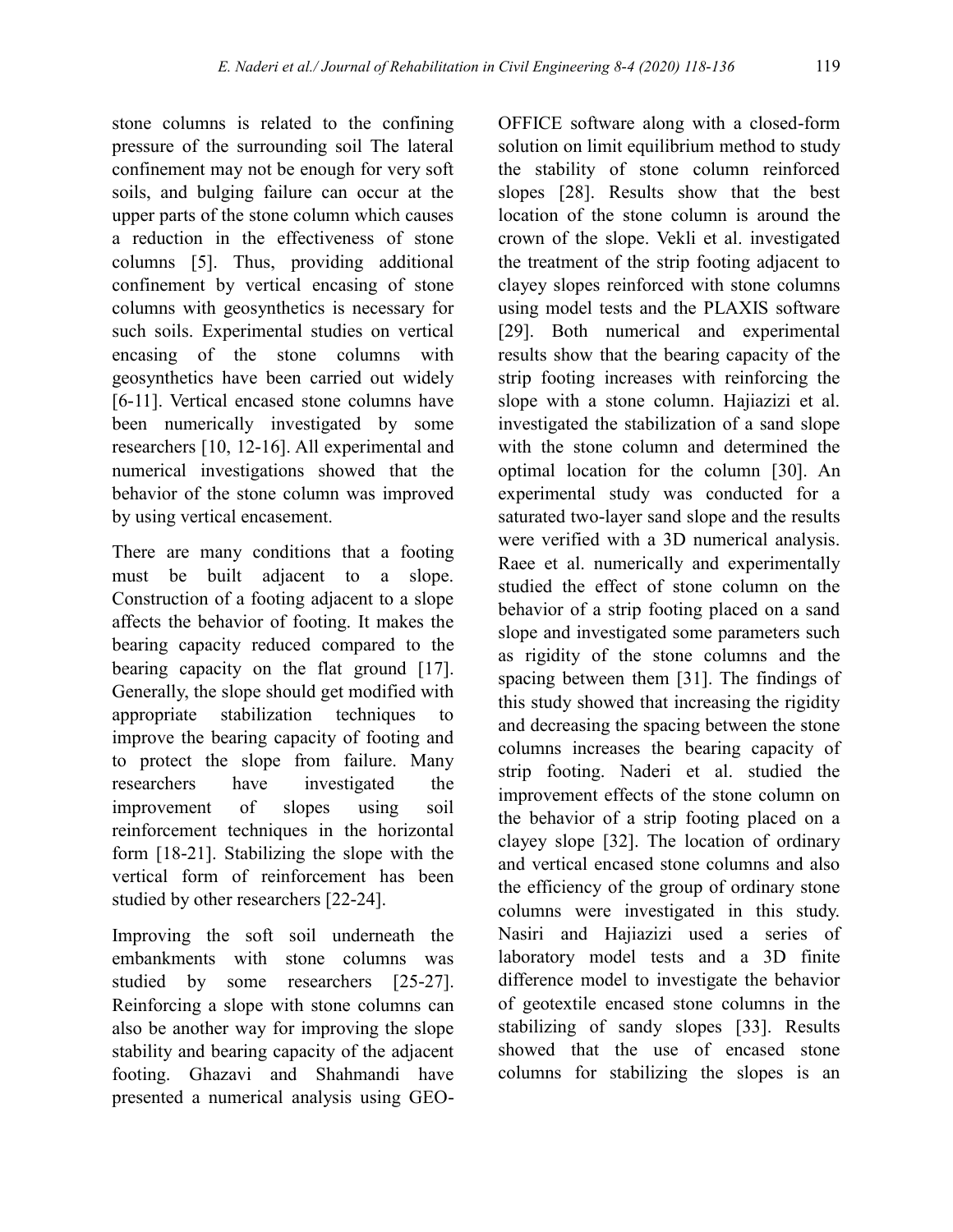efficient way to increase the bearing capacity and the safety factor.

Despite the aforementioned researches, insufficient study is done on the behavior of the strip footing placed on a stone column reinforced slope. Also, the effects of the stone column length, length of the encasement, and the group of vertical encased stone columns on the behavior of the slope are not investigated. Hence, this paper presents a study on the effect of these parameters on the behavior of a strip footing adjacent to a soft clay slope. Both types of ordinary stone columns (OSCs) and vertical encased stone columns (VESCs) were tested in different situations. Then, a finite element modeling with Midas GTS NX software was carried out, and the stress distribution and safety factor were investigated. Moreover, the effects of some parameters such as the location of the column and the effect of a group of OSCs on the safety factors were determined using numerical analyses.

#### **2. Physical Modeling**

#### 2.1. Properties of Materials

In order to determine the properties of materials, some preliminary standard tests were performed. Material properties are listed in Table 1. The stone column material was selected with aggregate size with a range of 2-10mm, considering the scale effect and the size of the model footing.

In very soft soils (with cu<15kPa), the confinement provided by the surrounding soil is not sufficient and the stone column cannot perform well in carrying the required bearing capacity [5,6,8]. Thus, some undrained shear strength tests (according to ASTM D2166-06 [34]) were performed on clay soil with different water contents. The results of the tests determined that the amount of the water content of clay with cu=15kPa was equal to 25%. Therefore, we used the clay with this water content in all the tests.

| <b>Table 1</b> Material properties.            |           |                                                                  |           |                                                                  |              |  |  |  |
|------------------------------------------------|-----------|------------------------------------------------------------------|-----------|------------------------------------------------------------------|--------------|--|--|--|
| Clay                                           |           | Stone column                                                     |           | Encasement                                                       |              |  |  |  |
| Parameter                                      | Value     | Parameter                                                        | Value     | Parameter                                                        | Value        |  |  |  |
| Liquid limit $(\%)$                            | 31        | Specific gravity                                                 | 2.7       | Material                                                         | polyethylene |  |  |  |
| Plastic limit (%)                              | 17        | Unit weight at 66% relative<br>density $(kN/m^3)$                | 16        | Ultimate<br>tensile<br>strength (kN/m)                           | 8            |  |  |  |
| Plastic index $(\% )$                          | 14        | Internal friction angle $(\emptyset)$ at<br>66% relative density | 45        | ultimate<br>Strain<br>at<br>strength $(\%)$                      | 48           |  |  |  |
| Unit weight at 25% water<br>content $(kN/m^3)$ | 20        | Uniformity coefficient $(C_u)$                                   | 1.44      | stiffness<br>Secant<br>at<br>ultimate<br>(J)<br>strain<br>(kN/m) | 16.67        |  |  |  |
| Undrained<br>strength<br>shear<br>(kPa)        | 15        | Curvature coefficient $(C_c)$                                    | 0.93      | Openings size (mm)                                               | $2\times2$   |  |  |  |
| Unified system classification                  | <b>CL</b> | Unified system classification                                    | <b>GP</b> | Mass $(g/m^2)$                                                   | 190          |  |  |  |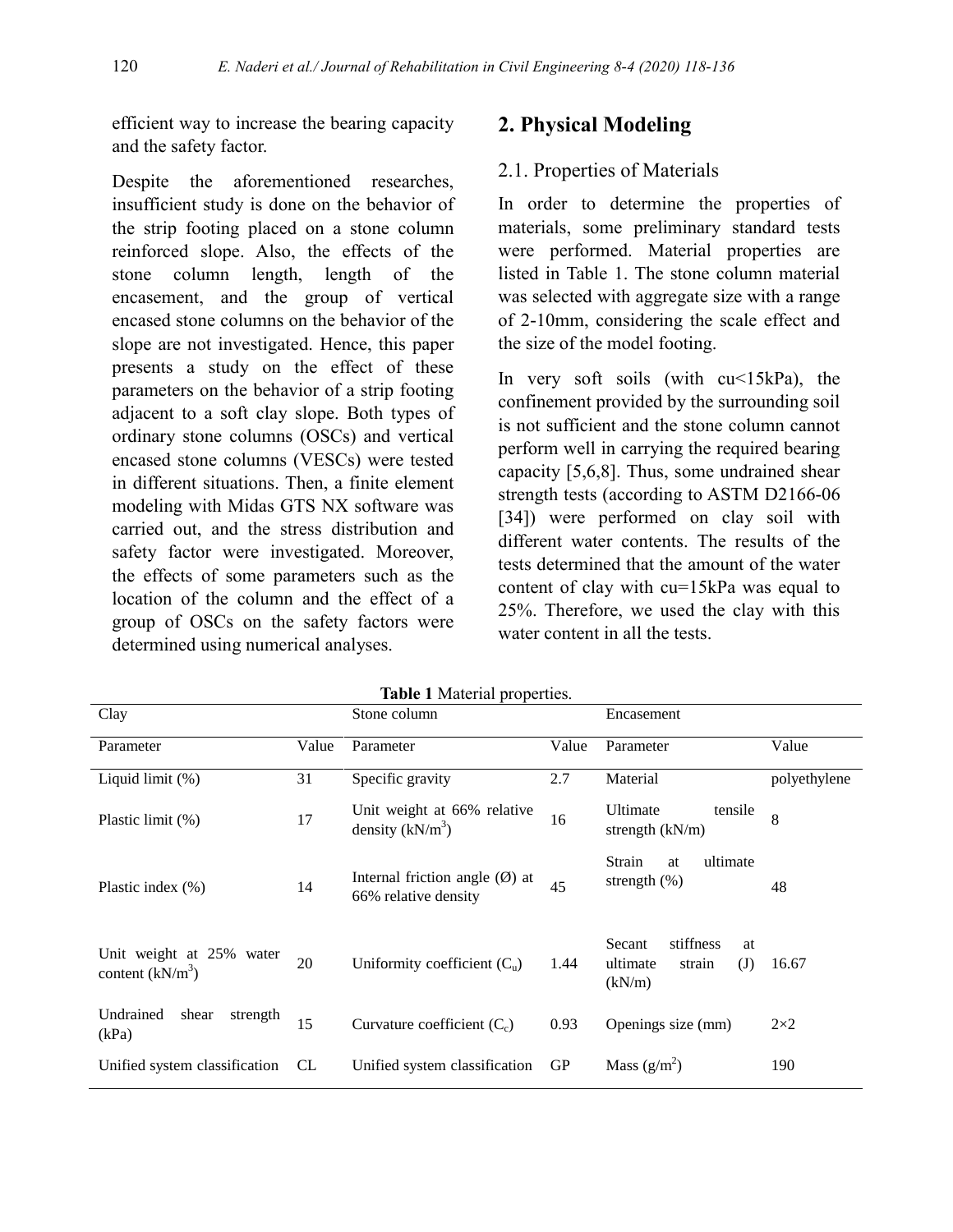#### 2.2. Experimental Setup

The apparatus designed for this research is consisting of two main parts including a test tank and a loading system. The loading system includes a hydraulic power unit connected to a hydraulic piston with two high-pressure hoses. The capacity of the hydraulic jack was 4 tons. A pressure gauge was installed on the hydraulic unit which was calibrated with a load cell before the tests. The gauge was used to determine the applied load on the footing.

In the experiments, a longitudinal slice of an assumed stone column reinforced slope was studied. This slide can be expanded from both sides in practice. Dash and Bora showed that the optimum spacing between centers of the stone columns in group pattern is three times of their diameter [35]. Therefore, the width of the longitudinal slice was considered equal to 30cm. The test tank dimensions are selected to make the stress in the soil applied from the loading would be almost zero at the bottom, right and left boundaries of the tank for all states of the test. All inner surfaces of the tank were coated with grease to decrease the friction between the clay and boundaries. In fact, the stress that reaches the front and back sides of the tank represents the stress which transfers from beside imaginary rows in the group pattern of stone columns. It should be noted that for this purpose, the length of the strip footing should be 30cm instead of 29cm. This 1cm gap was considered to make it possible in all the tests to put and pick up the footing. Thus, a tank was built to accommodate the clay slope with the schematic design shown in Fig. 1. The location of the footing was constant in all the tests and the distance between the center of the footing to the slope crown was 10cm. The

slope angle was 45˚ and was constant in all the tests. In this figure,  $\Delta$  represents the horizontal distance between the center of the footing to the center of the stone columns. The test tank was made of steel and some steel straps were welded around it to prevent the deformation at high loading levels. One side of the soil tank has two tempered glasses to easily check the slope during the construction and observation of the deformations during the loading. The loading support was a rigid frame that was welded all around the tank. The top side of the frame was a 30cm width IPE16 beam with a plate for locating the hydraulic piston. The test apparatus which was constructed for the current study can be seen in Fig. 2.

The model strip footing dimensions were 29cm length, 10cm width, and 4cm height and it was made of steel. Two dial gauges with a sensitivity of 0.01mm were used to measure the vertical displacement of footing. The average of the measured settlements of gauges was assumed as displacement of the footing. These gauges were placed on both sides of the footing as shown in Fig. 3.



**Fig. 1.** Dimensions of the clay slope and location of footing and stone column (unit: cm).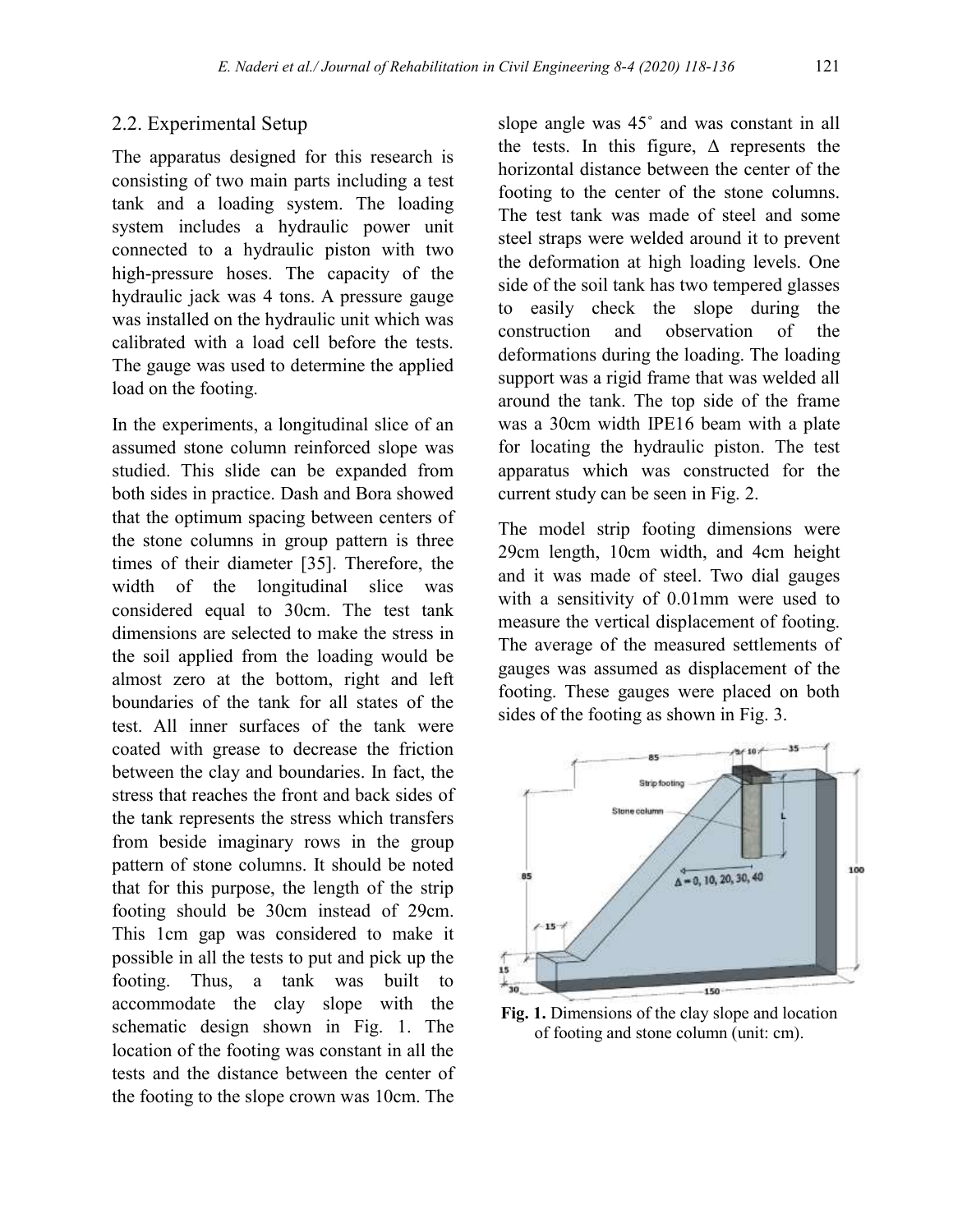

**Fig. 2.** Test apparatus and clay slope.



**Fig. 3.** Dial gauges in both sides of the footing.

## 2.3. Preparation of Soft Clay

A mineral clay from the Fars province in Iran was used in the laboratory tests. The initial natural moisture content of the clay was 4%. The soil was prepared at a moisture content of 25%, corresponding to 15kPa undrained shear strength. Therefore, some additional amount of water was weighed and added to the clay. They were mixed well to make the moisture uniform. Then, to guarantee the uniformity of water content within the clay, the moisturized soil was kept in plastic bags for seven days. The bottom of the tank was covered with nylon before filling to prevent losing the moisture.

To make access to the bottom part of the test tank easy, the upper glass was removed during the construction of the bottom half of the slope. The clay was filled in the test tank in 5cm thick layers. The volume of each 5cm

layer of clay was calculated according to the level of the slope at that layer, and then the weight of the layer was determined using unit weight equal to  $20 \text{kN/m}^3$ . Next, the clay was weighted and placed at the assumed level. A tamper with 6.8kg mass and 25cm×25cm dimensions in plan was built and used for compacting the clay. The drop height of the tamper was 20cm and the soil surface was compacted till the 5cm layer was placed at the right level. The average of the number of blows was about 5 times. With this effort, a uniform compaction of clay with a certain bulk unit weight and a leveled surface was achieved. This 5cm compaction effort was repeated till the slope was completed. Some controlling random specimens were taken from compacted clay to ensure that the properties of clay were kept constant in all the tests and the results showed negligible variations.

# 2.4. Construction of Stone Columns

The replacement method was used for constructing all the stone columns in the small scale tests. The replacement method was already exerted by many other researchers [1, 6, 7, 29, 36]. A cylindrical pipe made of galvanized iron with a diameter of 10cm was used for the construction of the stone columns. All stone columns were constructed with a diameter of 10cm. Both sides of the pipe were lubricated with oil to decrease the friction between the soil and pipe. Therefore, the penetrating and withdrawing the pipe was done easily and the disturbance in the clay soil was minimum. Then the pipe was inserted into the soft clay, and the inside soil was excavated. We tried to be sure to excavate the stone columns at the right place and exactly in the vertical direction. Then, the volume and the weight of an entire stone column were calculated using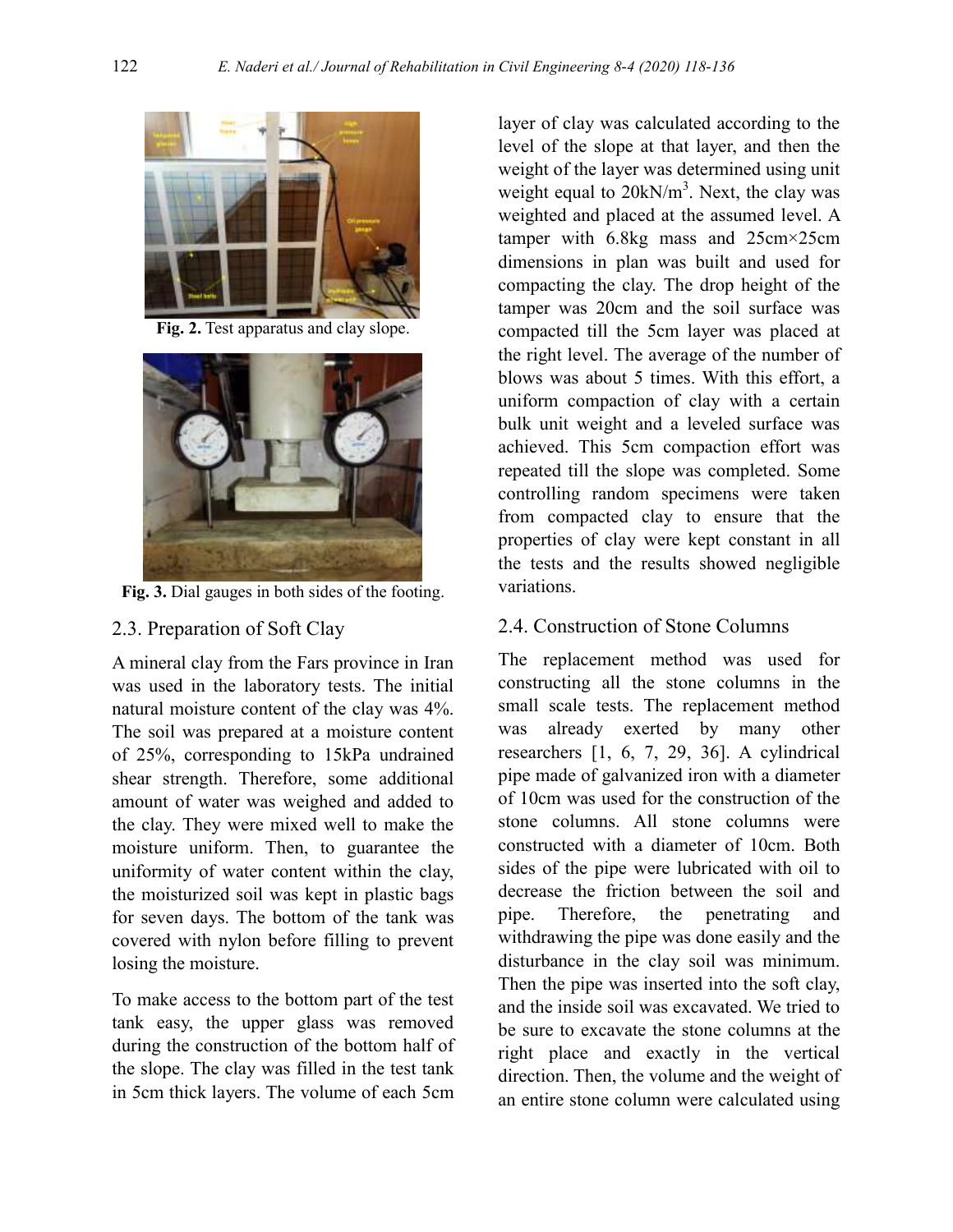$16\text{kg/m}^3$  unit weight, and the column material was weighted and separated. The next step was pulling out the galvanized pipe and after that, compacting the column material. The weighted aggregates were filled in the hole in 5cm layers. The compaction tool, which was made for stone columns, was a special circular tamper with a diameter of 9cm and 2.7kg weight. Each 5cm layer was compacted with 10 blows from 10cm height. This relative density of column material was about 66±5% after this compaction effort. This procedure was repeated until the completion of an OSC.

For the construction of a VESC, the cylindrical encasement mesh should be

constructed first. The overlap of the encasement was 2cm and a special polyethylene glue was used to stick this overlap together. Observations demonstrated that the glue operated well, and no opening has happened in the sticking overlap. During the making procedure of VESCs and after digging the hole, the prepared cylindrical encasement was put into the hole; and then filled with the weighted aggregates as 5cm layers and then compacted. The compaction effort was the same as the one used in the construction of OSCs. The steps of the construction of VESCs can be seen in Fig. 4.



**Fig. 4.** Construction procedure of a VESC: a**)** penetrating the galvanizes pipe, b) placing the encasement, filling and compacting the aggregates, c) completed column d) checking the diameter of the constructed column.

#### **3. Results and Discussion**

Eleven physical tests were carried out on OSCs and VESCs in the current study. The details and bearing capacity results of these tests are reported in Table 2. In this table,  $\Delta$  is the horizontal spacing between the center of the column and the center of the footing, D is the diameter of the column, L is the length of the stone column and  $L'$  is the length of the encased reinforcement. These parameters are shown in Fig. 1. Some tests were repeated couple of times to increase the confidence in the results.

The loading was applied to the footing using a stress control method. Therefore, the loading value was kept constant until the rate of the changes in the settlement got less than 0.01mm/min. Then, the loading was increased by a constant value, and this procedure was repeated until a failure happened. It should be mentioned that, due to the direct placing of the hydraulic piston on the footing, no tilting was happened in the footing, while in reality the footing can tilt.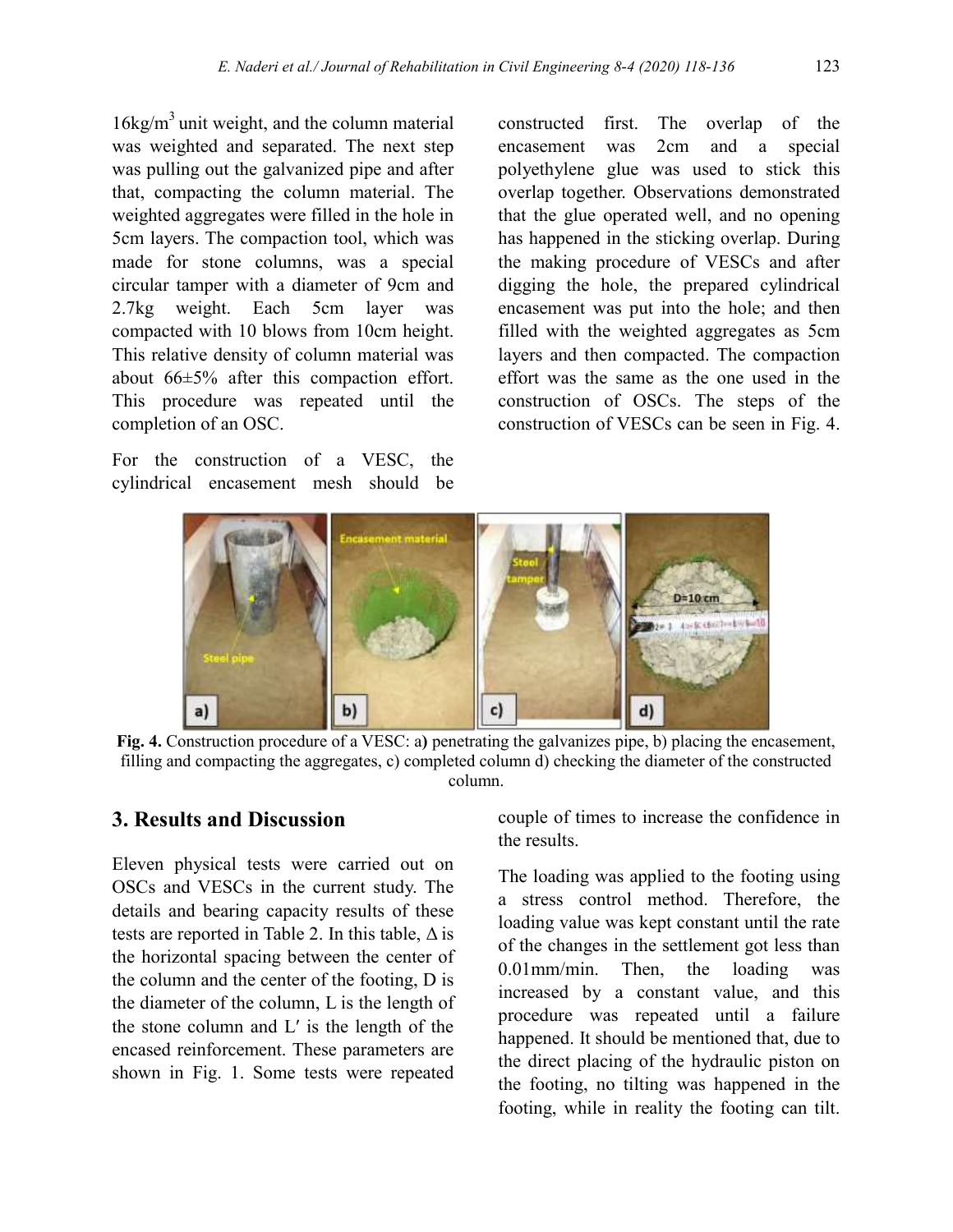Bearing capacity values reported in Table 2 were determined from the pressuredisplacement diagrams using the tangent method. Results show that adding any stone column to the slope, had a positive effect on the bearing capacity of the strip footing.

| <b>Table 2.</b> Test program and bearing capacities. |             |     |            |                |          |  |
|------------------------------------------------------|-------------|-----|------------|----------------|----------|--|
| Description                                          |             |     |            |                | Bearing  |  |
| Number of                                            | Col.        | L/D | $\Delta/D$ | $L^{\prime}/L$ | capacity |  |
| Col.                                                 | type        |     |            |                | (kPa)    |  |
| $\theta$                                             |             |     |            |                | 99       |  |
|                                                      | <b>OSC</b>  | 3   | 0          |                | 162      |  |
|                                                      | <b>OSC</b>  | 4   | 0          |                | 203      |  |
|                                                      | <b>OSC</b>  | 5   | 0          |                | 208      |  |
| 1                                                    | <b>OSC</b>  | 6   | $\Omega$   |                | 212      |  |
|                                                      | <b>VESC</b> | 4   | $\Omega$   | 0.25           | 206      |  |
|                                                      | VESC        | 4   | $\theta$   | 0.5            | 220      |  |
|                                                      | VESC        | 4   | 0          | 0.75           | 221      |  |
|                                                      | VESC        | 4   | $\theta$   |                | 226      |  |
| $\overline{2}$                                       | VESC        | 4   | 0, 2       |                | 312      |  |
| $\overline{3}$                                       | VESC        |     | 0, 2, 4    |                | 360      |  |

**Table 2.** Test program and bearing capacities.

Note: In all tests: D=10cm

#### 3.1. Length of Stone Column

The effect of the length of OSCs on the behavior of the footing was investigated for four different lengths. The stone columns with different lengths were placed under the strip footing. The pressure-displacement diagrams of the strip footing which were placed near the slope are depicted in Fig. 5. Results show that a great change in the behavior of footing happened when the length of stone column was changed from 3D to 4D, and the bearing capacity of footing increased about 25%. Also, the settlement of the footing in L=4D state at constant pressure was much less than the settlement of footing in the L=3D state at the same pressure. By increasing the length to L=5D, the improvement in the bearing capacity compared to L=4D state was just about 2%. Moreover, with a further increase in the length of the column to 6D, no significant difference comparing to L=5D state happened, and the bearing capacity increased

about 2%. Hence, it can be said that the optimum length of OSCs under the strip footing placed adjacent to a soft clay slope is about four times of their diameter. In rest of the tests, stone columns were constructed with the optimum length of L=40cm. Barksdale and Bachus' [37] have shown that the minimum length of the stone column required for controlling of the bulging failure mode is four times of the diameter. But according to Dash and Bora [35] and Ghazavi and Nazari Afshar [6], the optimum length of stone column to give the maximum performance improvement is five times of its diameter.

The variation of the pressure with column length ratio (L/D) can be seen in Fig. 6 for three constant settlements. This figure shows that a higher pressure is needed when the length of columns is increased to have the same constant settlement. The slope of the curves for all three settlements is sharp between L/D=3 and L/D=4 states, but when the column length ratio further increases to 5 or 6, the slope of the curves becomes mild. It shows that no significant changes have happened in pressures at constant settlements for column length ratios more than four.



**Fig. 5.** Test results for different OSC lengths.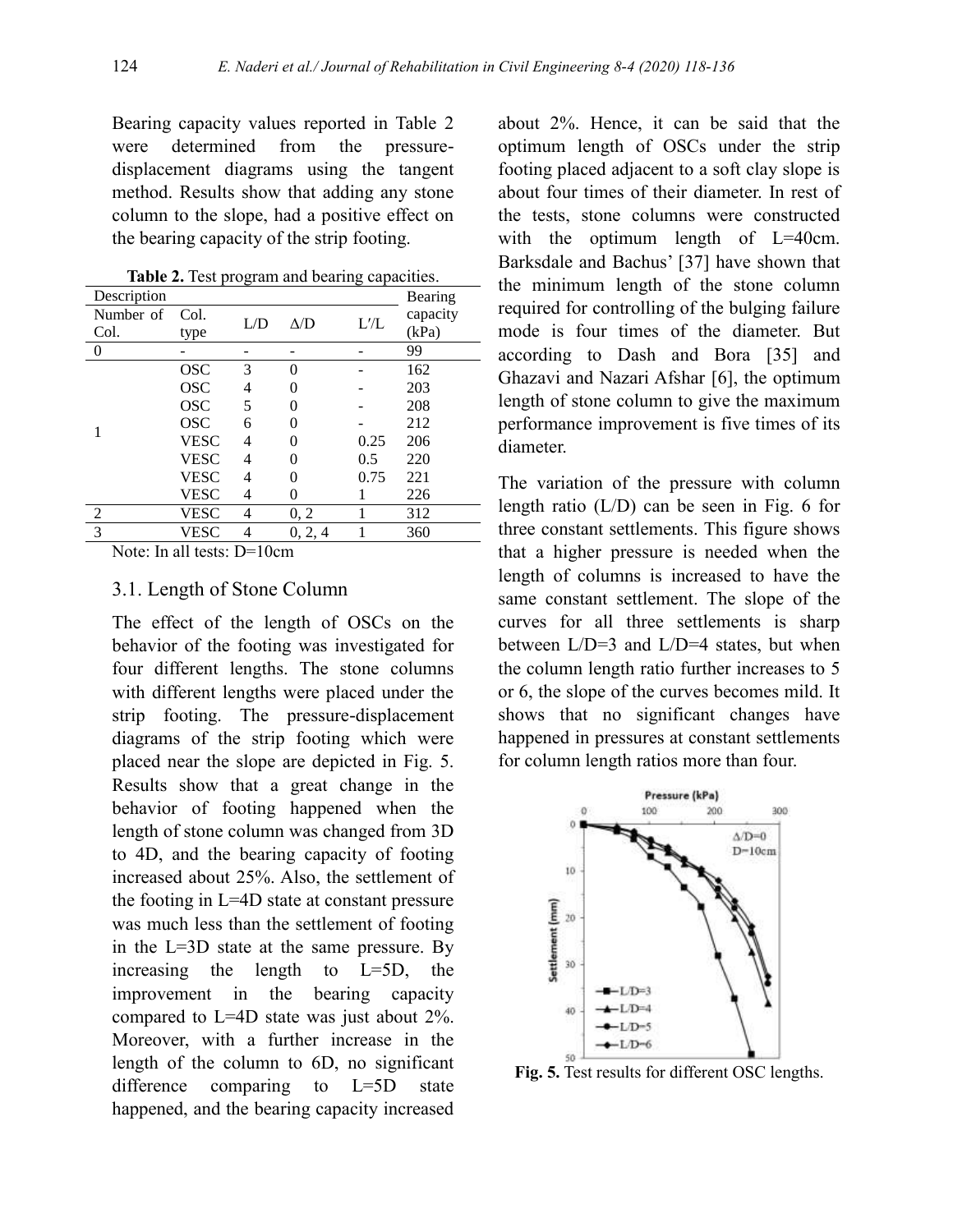

**Fig. 6.** Variation of pressure with column length ratio.

### 3.2. length of Vertical Encasement

Effect of length of encasement reinforcement was studied using a series of model tests and the pressure-displacement diagrams of these tests are shown in Fig. 7. Stone columns with all encasement lengths were placed right beneath the footing and the spacing between the center of columns and slope crown was 10cm. When a stone column implements in very soft soil ( $C<sub>u</sub> < 15kPa$ ), the column usually fails in bulging due to lack of lateral confinement support that the weak soil can offer [8]. The bulging can typically happen to the upper portion of the stone column [6, 7, 38]. So, different lengths of encasement reinforcement were measured from the top of columns. The bearing capacity observed to increase consistently with increasing the length of the encasement. The largest improve in the bearing capacity happened from 25% encased to 50% encased state. The present findings are in agreement with the observations of Gniel and Bouazza [7], Ghazavi and Nazari Afshar [6] and Dash and Bora [35] that increasing the length of reinforcing encasement, the bearing capacity of stone columns increases.



**Fig. 7.** Test results for different encasement lengths of VESCs.

The variation of pressure with encasement length ratio  $(L'/L)$  at constant settlements, is shown in Fig. 8. With the increase in the length of encasement, not a stable trend was seen at settlement equal to 10mm; but for settlements equal to 20mm and 30mm, the pressure was increased gently with the increase of the encasement length.



**Fig. 8.** Variation of pressure with encasement length ratio.

#### 3.3. Group of VESCs

In practice, stone columns are rarely isolated and usually constructed in the group form with a regular pattern. In the current research, an assumed longitudinal slice of the stone column reinforced slope with 30cm width studied. For investigating the influence of group columns, two tests were performed on the groups of two and three VESCs. In both tests, the first column was placed right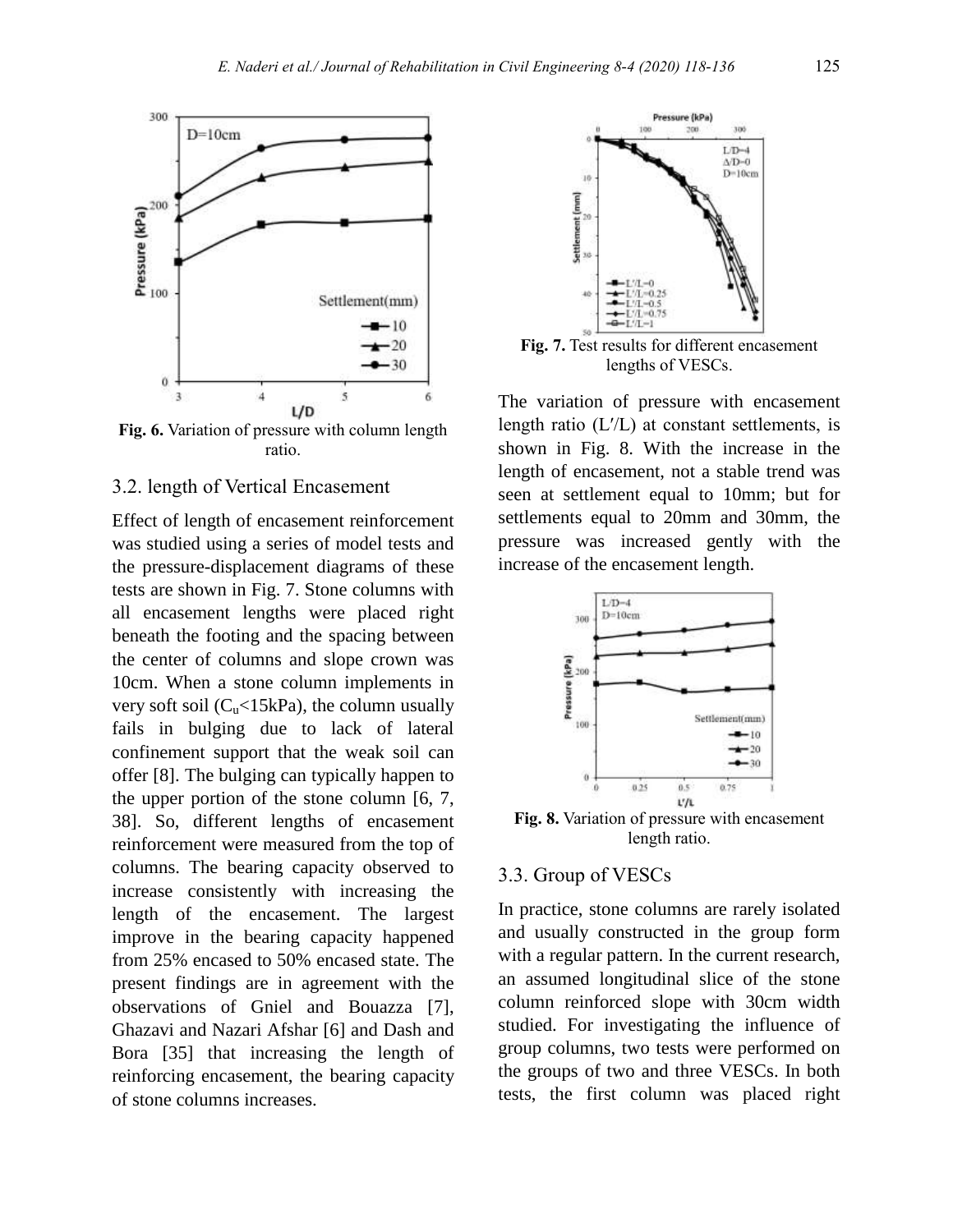beneath the footing and the other columns were placed in the center to center spacing of 20cm (S/D=2) and all columns were fullyencased. the schematic layout and dimensions of the group stone columns are shown in Fig. 9.

The pressure-settlement diagrams for the group of VESCs can be seen in Fig. 10. Results show that with the addition of a greater number of VESCs to the slope, the bearing capacity increased and the settlement in constant pressure decreased severely. For example, the group of three VESCs increased

the bearing capacity about 2.64 times compared to no column condition and this shows the positive performance of group stone columns. The pressure diagrams for different numbers of VESCs in the constant displacements are depicted in Fig. 11. Results show that the applied pressure for obtaining each settlement value was increased by increasing the number of VESCs. In other words, with increasing the number of VESCs, a greater pressure is needed to obtain for example a constant settlement equal to 20mm.



**Fig. 9.** Schematic layout and dimensions of the group of VESCs (unit: cm): a) two columns b) three columns.



**Fig. 10.** Test results for different numbers of VESCs.



**Fig. 11.** Variation of stress with number of VESCs.

Also, an efficiency factor (n) for a group of VESCs can be defined as:

$$
\eta = \frac{Q_g(u)}{\sum Q_u} \tag{1}
$$

In this equation,  $Q_g(u)$  represents the bearing capacity of the strip footing near the slope reinforced with a group of VESCs and  $Q_{\text{u}}$ represents the bearing capacity of the same footing in the presence of each isolated stone column. The efficiency factor using equation 1, was 83.2% for the group of two VESCs and 72.6% for the group of three VESCs. So, it can be concluded that the group of two VESCs had a better efficiency than the group of three VESCs.

Although there are many parameters influencing on the bearing capacity of a footing near a stone column reinforced slope, but a comparison between the maximum bearing capacity ratio (BCR) of three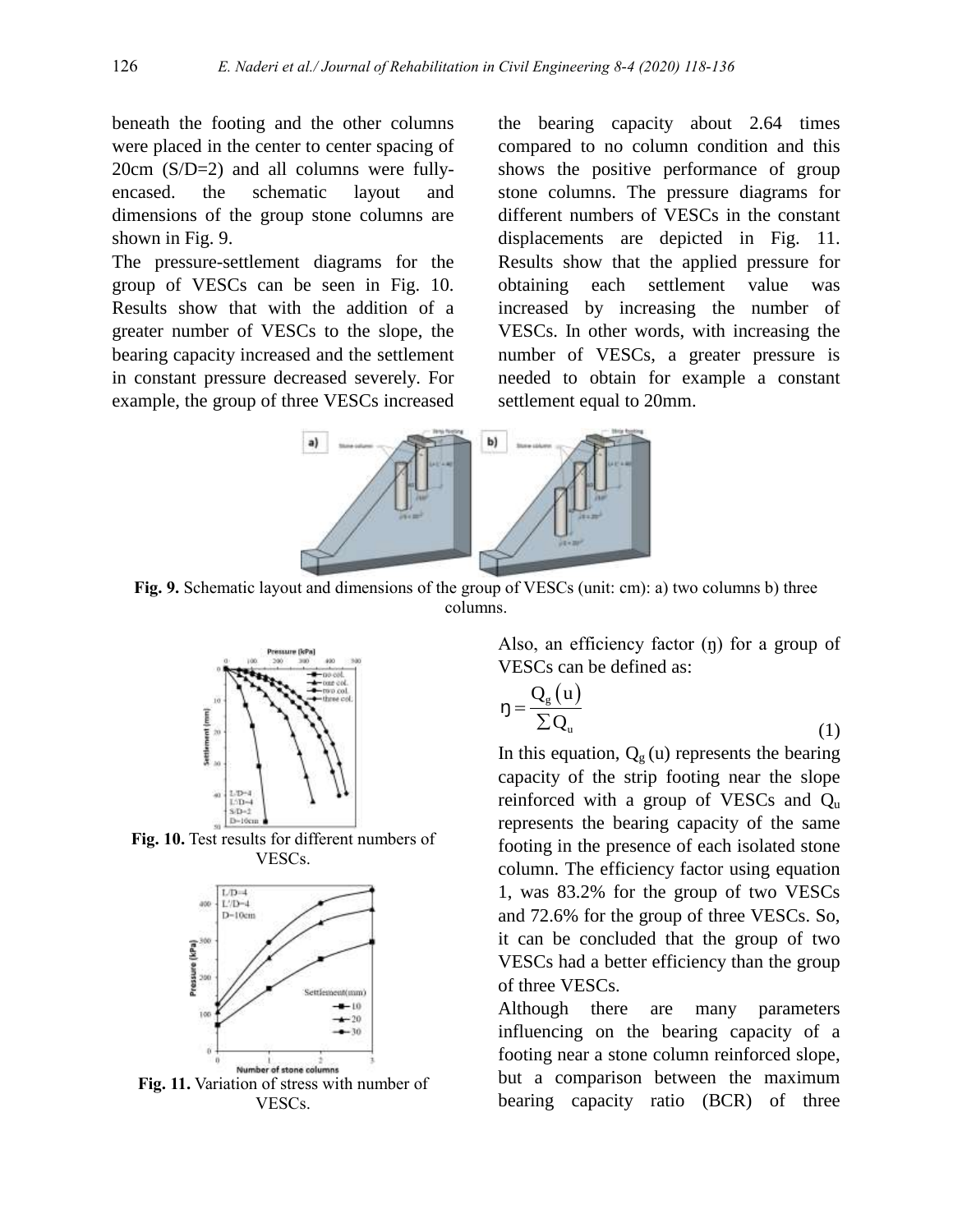experimental articles was gathered in Table 3. The dimensionless factor BCR is defined as the ratio of the bearing capacity of the footing on the stone column reinforced slope to the bearing capacity of the footing on unreinforced slope. In this table S is the spacing between center to center of stone columns,  $\theta$  is the slope angle, D is the diameter of the stone column, and L is the length of the column.

**Table 3.** A comparison between the maximum of  $DCD = 1$ 

|                                    | DUR Value.                        |                                                                                                                                                                                             |
|------------------------------------|-----------------------------------|---------------------------------------------------------------------------------------------------------------------------------------------------------------------------------------------|
| Reference                          | Maximum<br>value of<br><b>BCR</b> | Description                                                                                                                                                                                 |
| Vekli et al.,<br>2012 [29]         | 1.72                              | Ordinary floating stone<br>columns, soft clay soil,<br>$S/D=2$ , $D=10cm$ ,<br>$L=10cm$ under the slip<br>surface, $\theta = 33.7$ °, four<br>columns in the slope<br>with variable lengths |
| Raee $\&$<br>Hataf, 2018<br>$[31]$ | 1.4                               | Vertical encased end<br>bearing stone columns,<br>$S/D=2$ , $D=6cm$ ,<br>L=66.2cm, one row of<br>three columns                                                                              |
| Present<br>study                   | 3.64                              | Vertical encased floating<br>stone columns, soft clay<br>soil, $S/D=2$ , $D=10cm$ ,<br>L=40cm, $\theta$ =45°, three<br>columns in the slope                                                 |

# **4. Numerical Models**

The numerical modeling was performed using the finite element Midas GTS NX (V. 2016) software. The Mohr-Coulomb model was assumed for the soil and the stone column material and the elastic model was assumed for encasement material. The nonlinear analysis method was used to analyze

the models. Because nonlinear analysis uses iteration methods, the convergence condition can be used to determine whether the solution has converged. The convergence is determined by comparing the displacement, member force or energy change in the previous calculation with the reference values. If all selected conditions are satisfied, the iteration is determined to have converged [39].

Parameters of the numerical modeling are listed in Table 4. In this table the unit weight parameters were determined according to the ASTM D854 test [34]. The internal friction of stone column material was determined by a direct shear test (according to the ASTM D854). The Elastic modulus and the Poisson's ratio of the soil was assumed according to the USACE EM 1110-1-1904 engineer manual [40] because of the limitations of the laboratory equipment. Also the dilation angle of sand was considered by  $\psi$ = $\varnothing$ -30° which was suggested in the Midas software manual [39]. Moreover, the internal friction angle and cohesion of the clay was specified by the undrained shear strength tests (according to ASTM D2166-06 [34]).

Triangle meshing was drawn for all the models using the tetra-mesher option in the software. The tetrahedron element can be seen in Fig. 12. The boundary condition in the numerical models was the roller constraints at the front, back, right and left sides and the fixed constraint at the bottom side of the soil. A uniformly distributed load was exerted to the footing. The software automatically considers the self-weight of the soil. The defined load sum was applied in several stages, as an increment, cumulatively. Obviously, more stages of loading make the analysis process longer. Also, each contact between three materials (footing, clay soil, and stone column) was defined using the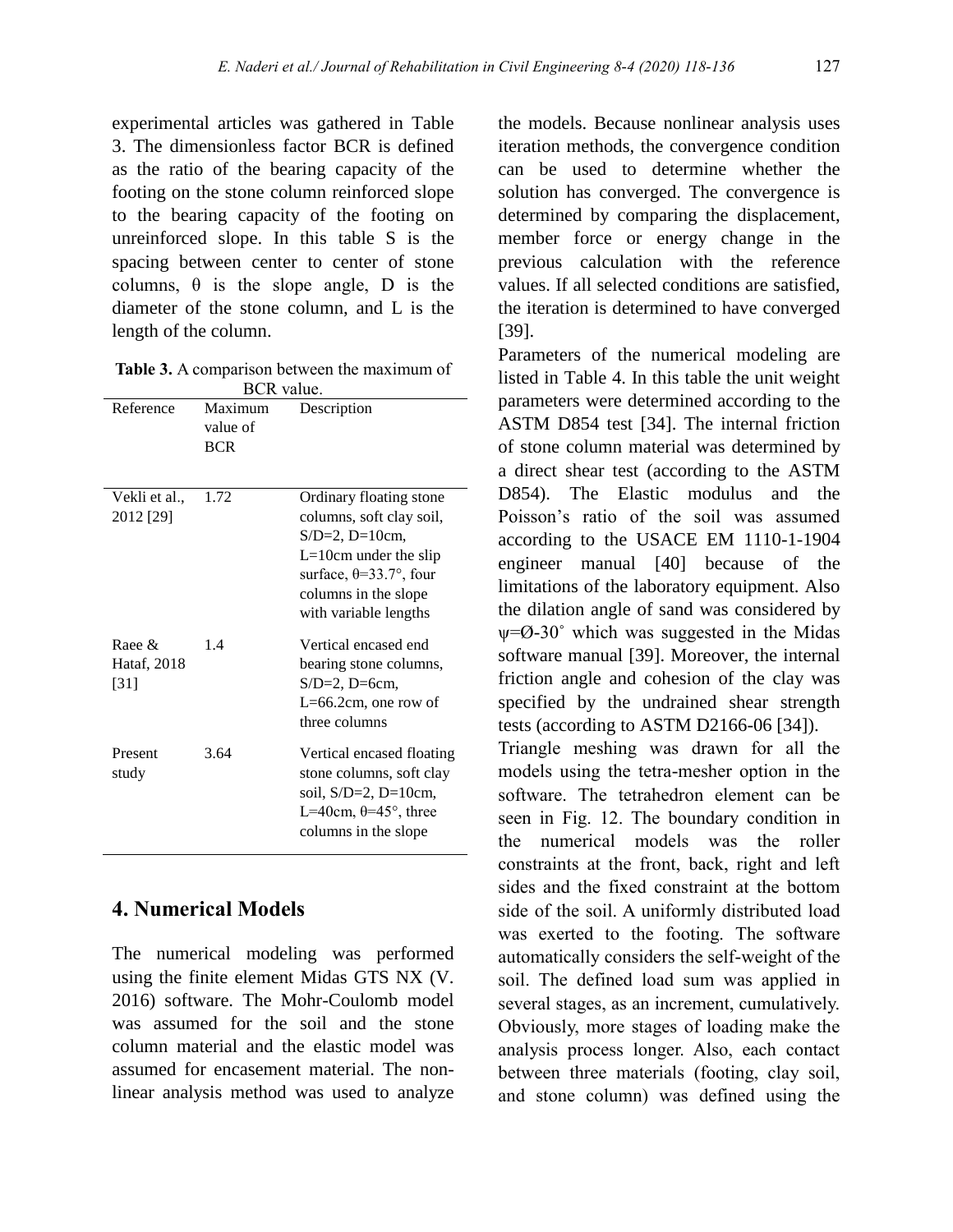general contact option in the Midas software. General contact considers the impact and the impact friction between two objects in the analysis. In Fig. 12 a sample of 3D numerical modeling and the mesh arrange for the group of three stone columns are demonstrated.



**Fig. 12.** numerical modeling of a group of three stone columns.

|          | we are all the control of the state of the control of the set of the set of the set of the set of the set of the set of the set of the set of the set of the set of the set of the set of the set of the set of the set of the |                  |                |  |  |  |  |
|----------|--------------------------------------------------------------------------------------------------------------------------------------------------------------------------------------------------------------------------------|------------------|----------------|--|--|--|--|
| Value    |                                                                                                                                                                                                                                |                  |                |  |  |  |  |
| Clay     | Stone column material                                                                                                                                                                                                          | Footing material | Encasement     |  |  |  |  |
| 20       | 16                                                                                                                                                                                                                             | 78               | $\mathfrak{D}$ |  |  |  |  |
| 8        | 0.1                                                                                                                                                                                                                            |                  |                |  |  |  |  |
| 0        | 45                                                                                                                                                                                                                             |                  | ۰              |  |  |  |  |
| 0.45     | 0.3                                                                                                                                                                                                                            | 0.3              | 0.3            |  |  |  |  |
| 2000     | 60000                                                                                                                                                                                                                          | 2E8              | 16000          |  |  |  |  |
| $\theta$ | 15                                                                                                                                                                                                                             |                  |                |  |  |  |  |
|          |                                                                                                                                                                                                                                |                  |                |  |  |  |  |

**Table 4.** Parameters of numerical modeling.

#### 4.1. Verification of Numerical Results

In order to verify the numerical results, two experimental tests which were accomplished by Debnath and Dey [41] were modeled in the Midas software and the results were compared. The first modeled test was the clay bed without any stone column and the second was the clay bed reinforced with twelve OSCs in a triangular pattern. The diameter of stone column was 5cm and the length of them was 30cm in both tests. A circular steel plate with a diameter of 20cm was placed on the three middle columns and the loading was exerted to this plate. The meshing and the arrangement of stone columns in this model can be seen in Fig. 13. The whole dimensions and material parameters in the numerical modeling were assumed equal to the dimensions and parameters which were assumed by Debnath

and Dey [41]. The comparison between the results of numerical and physical modeling is shown in Fig. 14. Diagrams showed a relatively good agreement between the results. In this figure, S is footing settlement and D is stone column diameter which was equal to 5cm.



**Fig. 13.** Meshing and geometry of finite element model.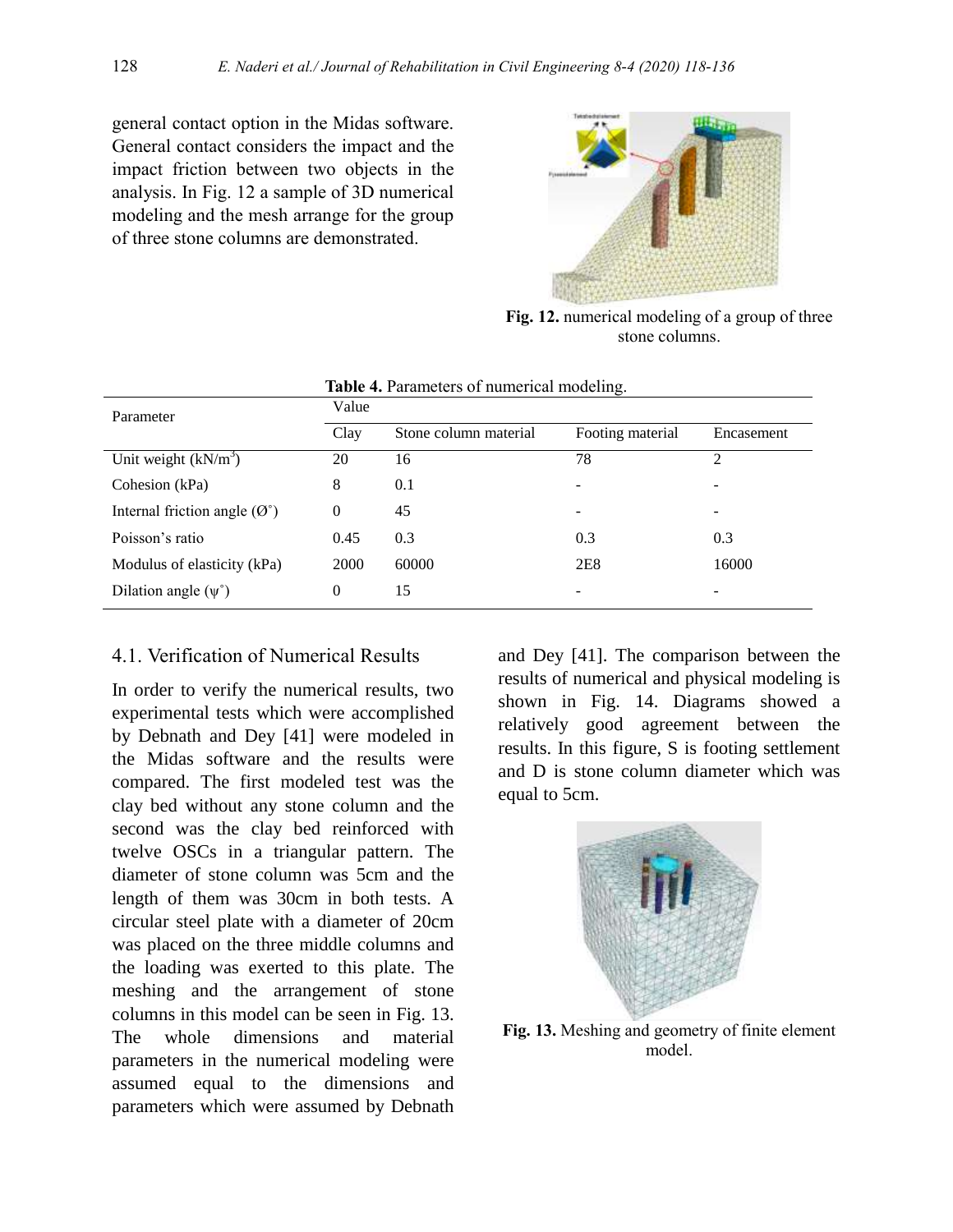

**Fig. 14.** Verification of numerical results with tests carried out by Debnath and Dey [41].

#### 4.2. Stress Distribution and Deformations

In this part of the article, a series of results from numerical modeling will be presented for a better illustration of the stone column reinforced slope. A sample of the total displacement of the slope with the presence of one OSC can be seen in Fig. 15. This figure shows the displacement after loading in both experimental and numerical modeling. Both observations showed that the footing was penetrated into the soil and the top part of the slope (near the crown) was swelled. The swelling location was almost the same in the both numerical and laboratory results. Stress distributions for the group of three OSCs and three VESCs are shown in Fig. 16. One longitudinal section and one cross-section from the center of the footing was drawn in this figure for a better visibility of stress distributions. Both parts of this figure showed that the stone columns which were placed under the footing carried more stress than the others, because of the different operation mechanism they had. Comparing both parts of this figure also showed that, the stress was spread around the OSCs but with vertical encasing the stone columns, the stress was concentrated in the

stone column. Therefore, the encasement caused an integrated operation of the stone column. Furthermore, the third column carried more stress comparing to the second stone column in both OSC and VESC states.

### 4.3. Factor of Safety of Slope Stability

The factor of safety of the slopes is a very important issue in geotechnical engineering and many of researchers always have concerns about that. One method of calculation of the safety factor in finite element programs is reducing the shear strength parameters (c and tanφ) of the soil, until the slope failure occurs. This method is considered in the Midas software as strength reduction method (SRM) in the solution type menu. In this method, the vertical encasement of the stone columns cannot be modeled and have no influence on the factor of safety results. Therefore, the results are presented just for OSCs and the effect of stone column location and group of stone columns on the safety factors was studied. The approximate critical slip surface of the slope can be observed from the shear strain contour [42]. So, the slip surfaces of the slope were obtained from the shear strain contours in the software. The factor of safety of the unreinforced slope under no loading was equal to 2.607. For a better understanding of the results, a parameter called improvement factor  $(I_f)$  was defined as below:

$$
I_f = \frac{FS_{reinforced}}{FS_{unreinforced}} \tag{2}
$$

Where  $FS_{reinforced}$  is the safety factor of the slope reinforced with stone column, and FSunreinforced is the safety factor of the unreinforced slope in the same conditions.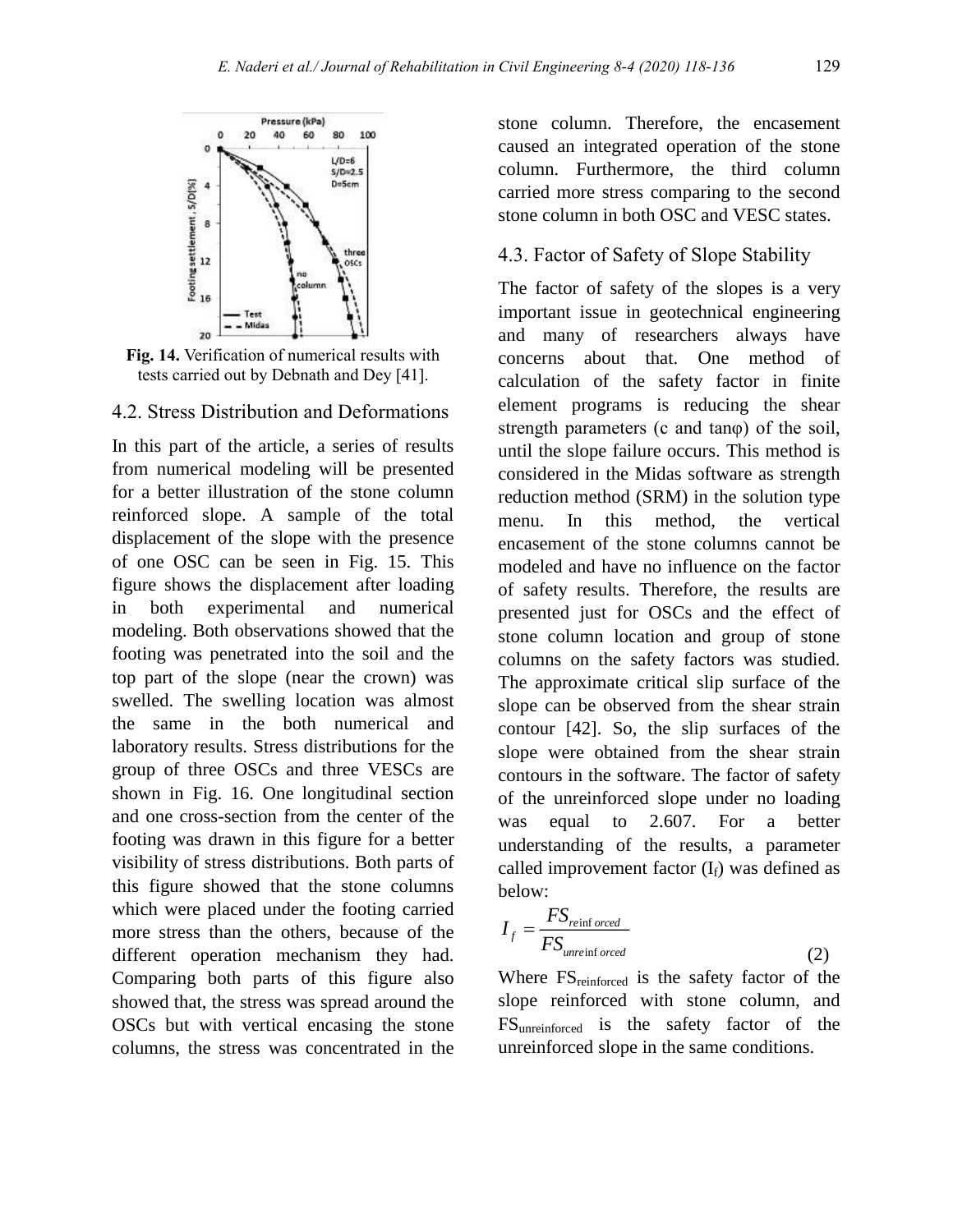

Fig. 15. Total displacements for one OSC a) physical modeling b) numerical modeling.



**Fig. 16.** Total stress in two sections from the center of footing a) Three OSCs b) Three VESCs.

4.3.1. optimum Location of Stone Column

One of the most important parameters in the slope stabilization with a column-like element is the optimum location of this element. The  $X_f$  and  $L_x$  parameters were defined in Fig. 17 for a better illustration of the location of stone column in the slope. The FS values obtained from the Midas software are reported in Table 5. In the analyses of this part, a stone column was added to the different locations of the slope and the footing was loaded with different uniform loadings (q). Then the FS values were calculated for different conditions. It can be seen that with increasing the loading value, the FS values were decreased severely.



**Fig. 17.** parameters definition for optimum location of stone column.

The critical slip surfaces of slope for different locations of stone columns under the loading state q=150kPa are shown in Fig. 18. Results show that when there was no stone column, the critical slip surface was general and continues to the toe of the slope. But when a stone column was added to the slope, the slip surface was local and almost continued to the middle part of the slope. The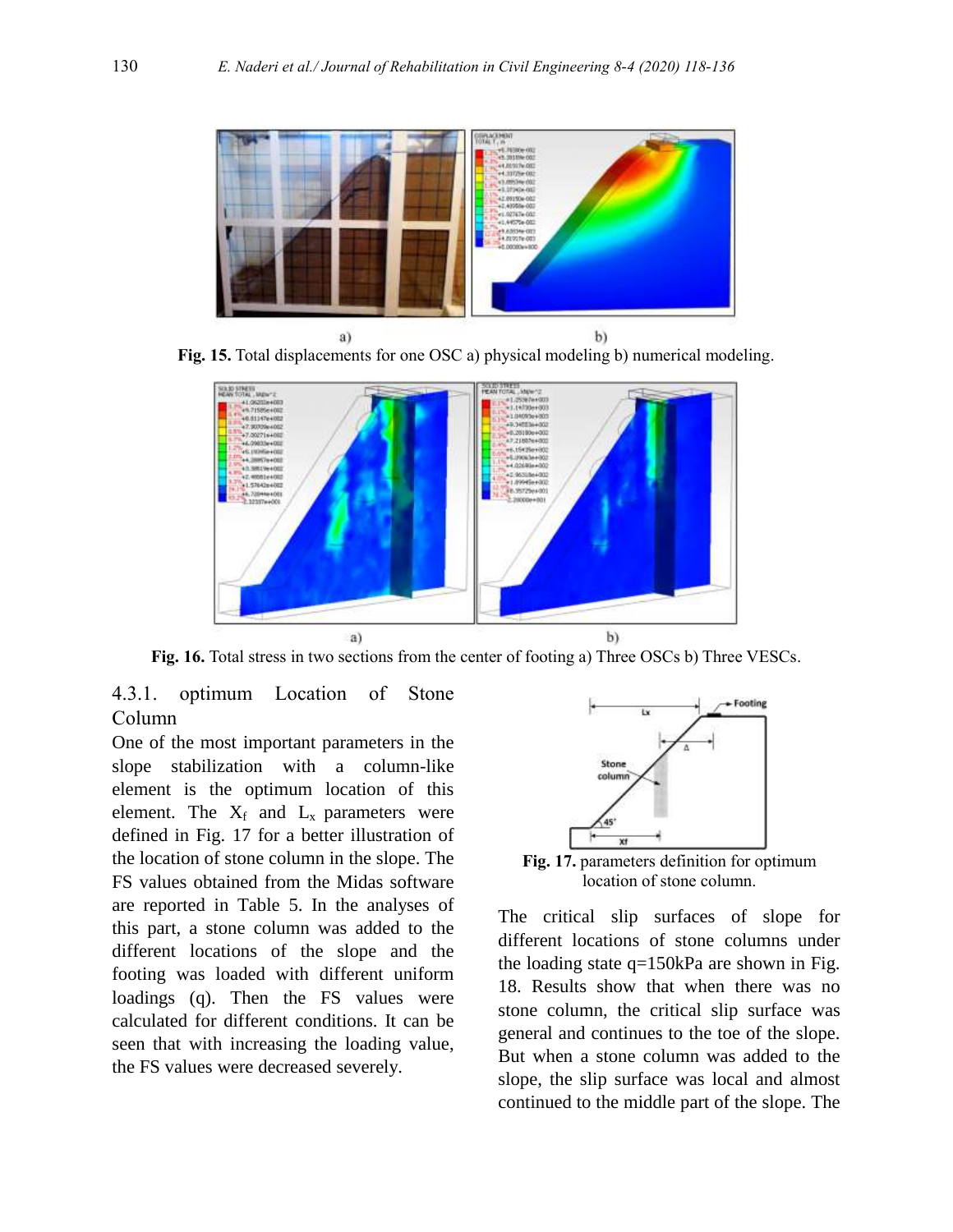variations of improvement factor  $(I_f)$  with the location of the stone column are depicted in Fig. 19. The diagrams are once shown according to  $\Delta/D$  values and the other time are shown based on  $X_f/L_x$  values. The maximum influences of the stone column on the improvement of FS were happened in the state with no loading on the footing  $(q=0)$ . In this state, adding a stone column in  $\Delta/D=4$ position was led to a 68% increase in the FS value. With loading of the footing  $(q\neq 0)$ , the influences of the stone column on the FS values were reduced severely. The  $\Delta/D=1$ 

state showed the lowest values of  $I_f$  and the  $\Delta/D=4$  state showed the highest values of I<sub>f</sub>. It means that the optimum location of the stone column for improving the FS is  $X_f/L_x=0.65$  and with increasing the  $X_f$  more than this value, the  $I_f$  is reduced. A summary of the optimum location of stone columns and piles is presented in Table 6. Most of the researchers reported that the optimum location of stone columns or piles for improving the FS is the middle or upper middle of the slope.

**Table 5.** Factor of safety for different locations of stone column and different loadings.

| Description     |                | Factor of safety (FS) |             |            |            |            |  |  |
|-----------------|----------------|-----------------------|-------------|------------|------------|------------|--|--|
|                 |                | $q=0$                 | $q = 50kPa$ | $q=100kPa$ | $q=150kPa$ | $q=200kPa$ |  |  |
| $\triangle/D=0$ | $\blacksquare$ | 4.325                 | 2.131       | 1.291      | 1.006      | 0.842      |  |  |
| $\triangle/D=1$ | $Xf/Lx=1$      | 4.281                 | 2.002       | 1.166      | 0.875      | 0.732      |  |  |
| $\Lambda/D=2$   | $Xf/I x=0.88$  | 4.338                 | 2.124       | 1.297      | 0.994      | 0.816      |  |  |
| $\triangle/D=3$ | $Xf/Lx=0.76$   | 4.278                 | 2.128       | 1.320      | 1.009      | 0.838      |  |  |
| $\Lambda/D=4$   | $Xf/Lx=0.65$   | 4.388                 | 2.209       | 1.342      | 1.025      | 0.853      |  |  |
| $\triangle/D=5$ | $Xf/Lx=0.53$   | 4.313                 | 2.184       | 1.322      | 1.020      | 0.858      |  |  |
| $\Lambda/D=6$   | $Xf/Lx=0.41$   | 4.306                 | 2.208       | 1.331      | 1.016      | 0.848      |  |  |



**Fig. 18.** Critical slip surfaces a) no stone column b)  $\Delta/D=0$  c)  $\Delta/D=1$  d)  $\Delta/D=2$  e)  $\Delta/D=3$  f)  $\Delta/D=4$ .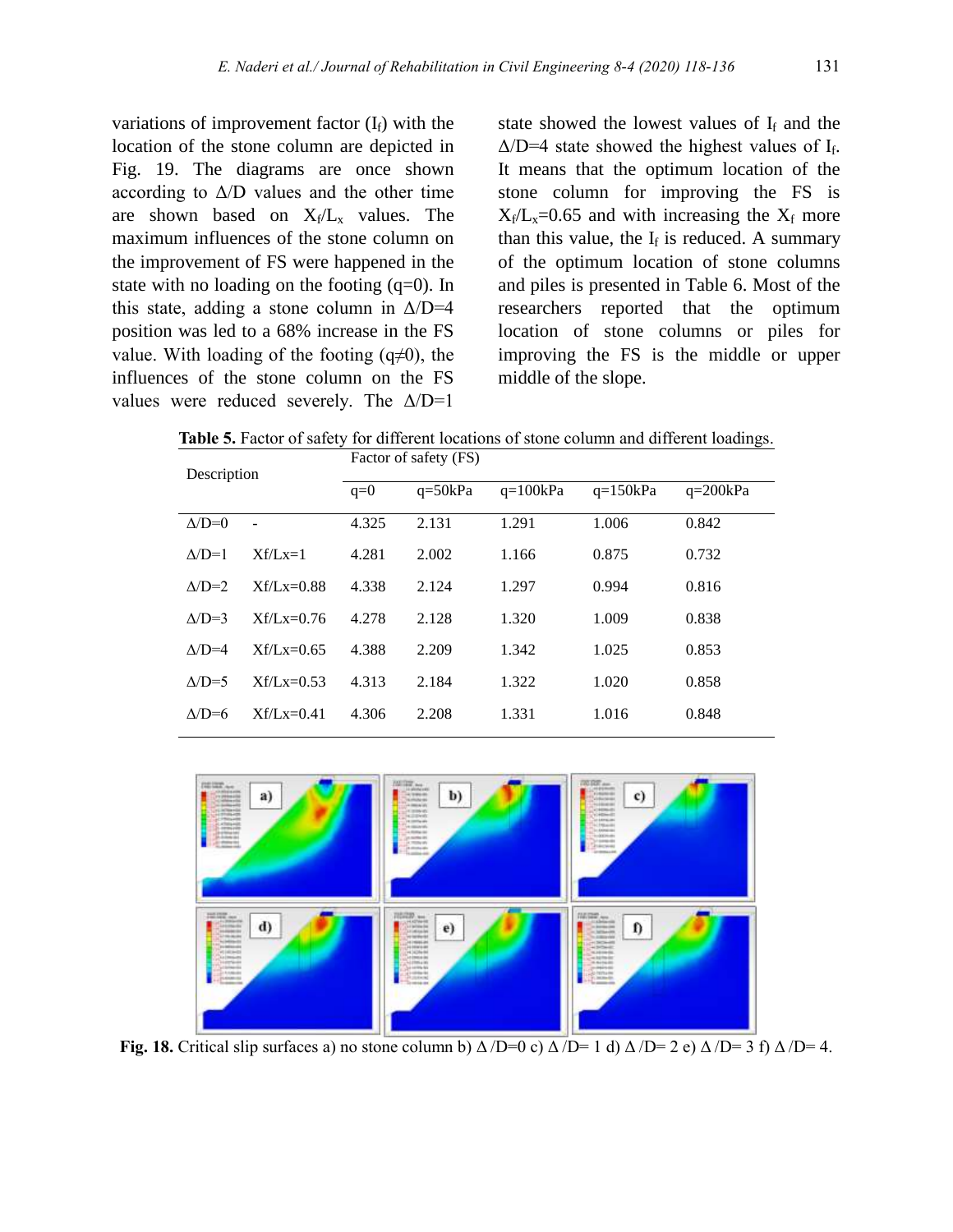

**Fig. 19.** Variation of I<sub>f</sub> with stone column location (Loading unit: kPa) a) according to  $\Delta/D$  b) according to  $X_f/L_x$ .

| Reference                      | Description                                                                                              | Optimum<br>location<br>$(X_f/L_x)$ |
|--------------------------------|----------------------------------------------------------------------------------------------------------|------------------------------------|
| Nasiri and Hajiazizi<br>$[33]$ | Numerical, slope stabilized with stone column, Flac 3D<br>software, sandy soil                           | 0.5                                |
| Paresh and Vasanwala<br>$[43]$ | Numerical, slope stabilized with one row of stone column,<br>Plaxis 2D software, clayey soil             | 0.75                               |
| Ghazavi and<br>Shahmandi [28]  | Analytical, slope stabilized with one row of stone column, limit<br>equilibrium method, soft clayey soil | 1                                  |
| Li et al. [22]                 | Numerical, slope stabilized with one row of pile, Flac 2D<br>software, clayey soil                       | 0.51                               |
| Sun et al. [42]                | Numerical, slope stabilized with one row of micropile, Flac 3D<br>software, clayey soil                  | 0.7                                |
| Wei and Cheng [44]             | Numerical, slope stabilized with one row of pile, Flac 3D<br>software, clayey soil                       | 0.54                               |
| Present study                  | Numerical, slope stabilized with stone column, Midas software,<br>soft clayey soil                       | 0.65                               |

|          | <b>Table 6.</b> Comparison of the optimum location of vertical elements added to the slope. |            |  |  |  |                  |
|----------|---------------------------------------------------------------------------------------------|------------|--|--|--|------------------|
| $\cdots$ |                                                                                             | Docomption |  |  |  | $Q_{\text{min}}$ |

#### 4.3.2. Group of OSCs

In this part of the article, the effect of number of OSCs on the safety factor of the slope was investigated. The arrangement and the dimensions of the stone column in this part were the same as part 3-3 of the current article. The FS results for different number of OSCs and different loading values are provided in Table 7. Results show that by increasing the number of stone columns, the safety factor was increased in all states of the loading. Although adding a single stone column to the slope had the most influence on the FS. Also, with increasing the amount of loading the safety factor value was decreased.

The variation of  $I_f$  with the number of stone columns is depicted in Fig. 20. The greatest influence on the FS is related to the slope under no loading. Adding one OSC in this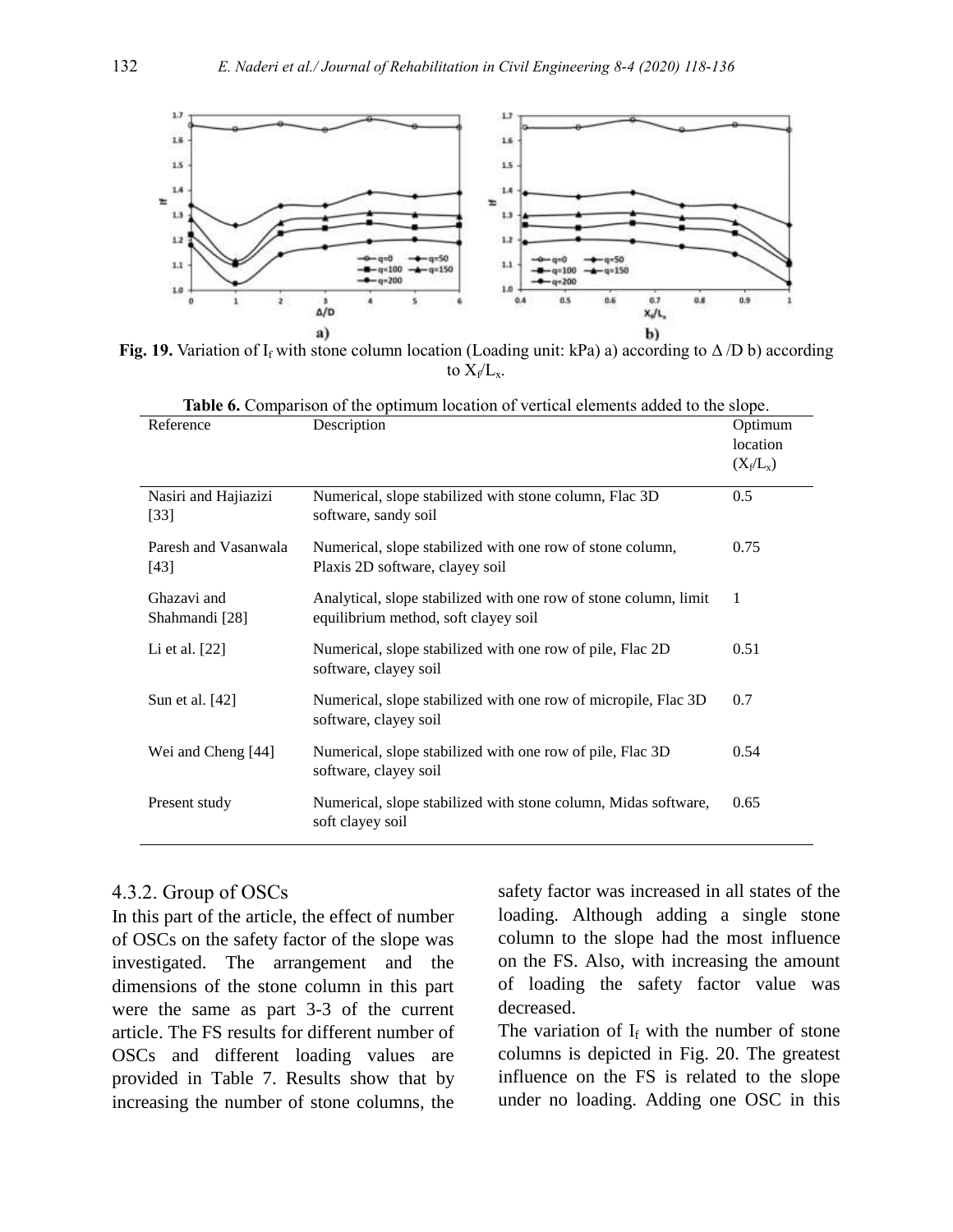condition was led to a 66% increase and adding four OSCs was led to an 87% increase in the FS value. Although, with applying the load on the footing the FS values were decreased extremely comparing

to no loading condition. The highest rate of changes in I<sup>f</sup> between all amounts of loadings, was between no column and one column states.

|               | Factor of safety (FS) |             |            |            |            |  |  |  |  |
|---------------|-----------------------|-------------|------------|------------|------------|--|--|--|--|
| Description   | $q=0$                 | $q = 50kPa$ | $q=100kPa$ | $q=150kPa$ | $q=200kPa$ |  |  |  |  |
| No column     | 2.607                 | 1.589       | 1.058      | 0.783      | 0.714      |  |  |  |  |
| One column    | 4.325                 | 2.131       | 1.291      | 1.006      | 0.842      |  |  |  |  |
| Two columns   | 4.413                 | 2.150       | 1.353      | 1.022      | 0.884      |  |  |  |  |
| Three columns | 4.700                 | 2.228       | 1.369      | 1.047      | 0.895      |  |  |  |  |
| Four columns  | 4.888                 | 2.263       | 1.384      | 1.059      | 0.909      |  |  |  |  |

**Table 7** Factor of safety for different number of stone columns and different loadings



**Fig. 20.** Variation of  $I_f$  with number of OSCs.

## **5. Conclusions**

In this investigation, some model tests on a strip footing adjacent to a stone column reinforced clayey slope were carried out. In total, 11 tests were carried out and different parameters such as the length of stone column and the length of vertical encasement were studied. Also, the influence of the group of VESCs on the behavior of strip footing was examined. Moreover, some finite element analyses were performed and the factor of safety of the slope was studied. The

following major conclusions may be obtained from numerical and experimental results:

1- Reinforcing the slope with the stone column in all tests causes an increase in the bearing capacity of the strip footing and a decrease in the settlement. Vertical incasing of the stone columns leads to a further improvement in the behavior of the footing.

2- The optimum length of an ordinary stone column (OSC) which is placed beneath the strip footing is 4 times their diameter. Further increasing the length ratio (L/D) to values of 5 and 6, leads to just about 2% and 4% improvement in the bearing capacity of footing compared to L/D=4 state.

3- With increasing the length of encasement from non-encased to fully encased state, the bearing capacity of footing increases consistently. The maximum variation in the bearing capacity of the strip footing happens when the encasement length changes from 25% to 50% of the column length. In total, the influence of encasement length on the behavior of the footing is gentler than the influence of the other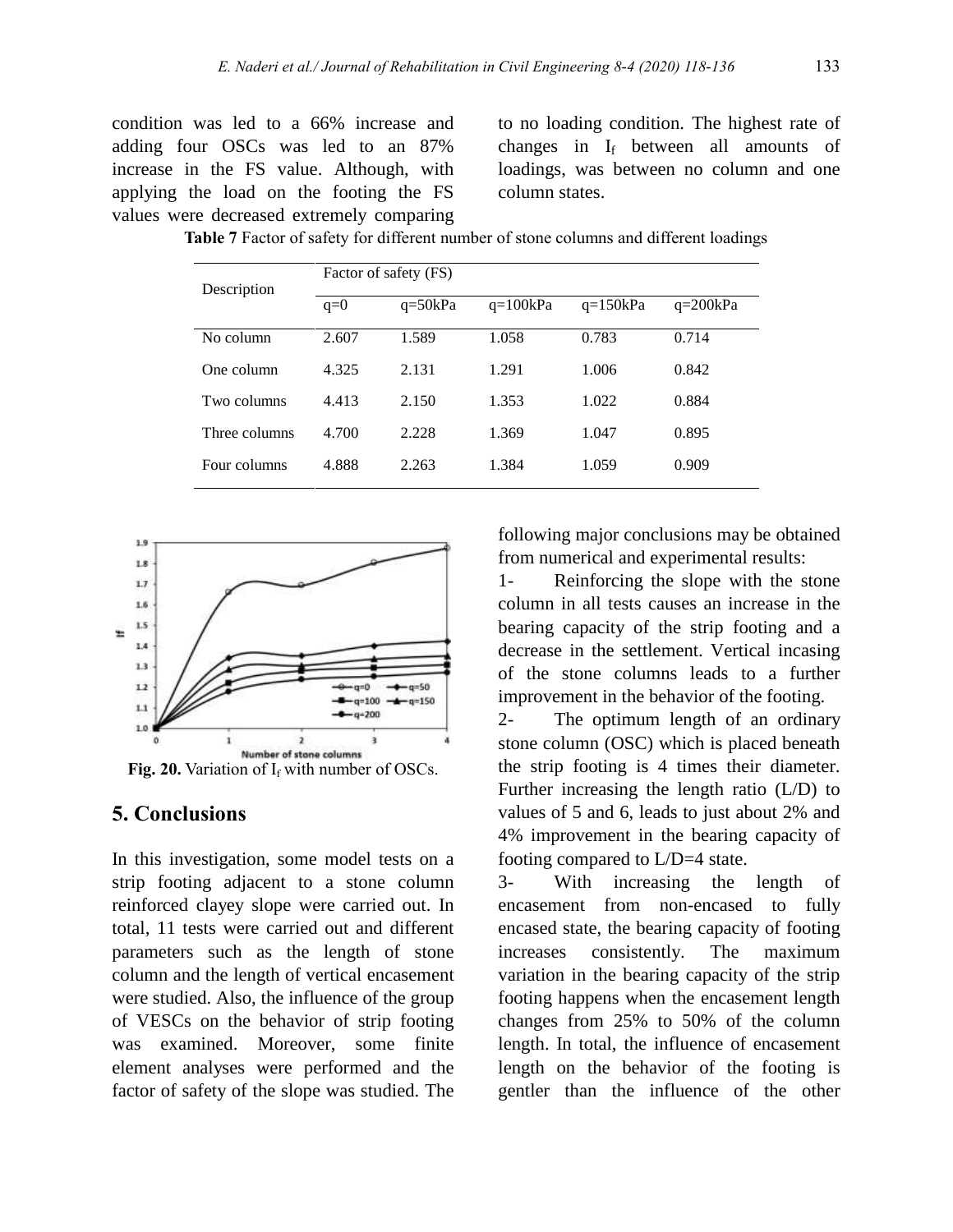parameters such as length of the stone column.

4- Investigating the efficiency factor for the group of vertical encased stone columns (VESCs) shows that, the group of two columns has a better efficiency compared to the group of three columns.

5- The best location of an OSC in the slope for achieving the highest safety factor is in the upper middle of the slope  $(X_f/L_x=0.65)$ .

6- With increasing the number of OSCs added to slope, the factor of safety increases. Also, the results show that in the unreinforced slope, the critical slip surface is general and continues to the toe of the slope. But in the stone column reinforced slope, the slip surface is local and almost continues to the middle part of the slope.

# **REFERENCES**

- [1] A. Ambily, S.R. Gandhi, (2007). Behavior of stone columns based on experimental and FEM analysis, Journal of geotechnical and geoenvironmental engineering, 133(4) 405-415. DOI: 10.1061/(ASCE)1090- 0241(2007)133:4(405)
- [2] J. Shahu, Y. Reddy, (2011). Clayey soil reinforced with stone column group: model tests and analyses, Journal of Geotechnical and Geoenvironmental Engineering, 137(12) 1265-1274. DOI: 10.1061/(ASCE)GT.1943-5606.0000552
- [3] G. Kumar, M. Samanta, (2020). Experimental evaluation of stress concentration ratio of soft soil reinforced with stone column, Innovative Infrastructure Solutions, 5(1) 18. DOI: 10.1007/s41062-020-0264-6
- [4] J. Nazariafshar, N. Mehrannia, F. Kalantary, N. Ganjian, (2019). Bearing capacity of group of stone columns with granular blankets, International Journal of Civil Engineering, 17(2) 253-263. DOI: 10.1007/s40999-017-0271-y
- [5] J.M.O. Hughes, N.J. Withers, (1974). Reinforcing of soft cohesive soils with stone columns, International Journal of Rock Mechanics and Mining Sciences & Geomechanics, 11(11) A234.
- [6] M. Ghazavi, J.N. Afshar, (2013). Bearing capacity of geosynthetic encased stone columns, Geotextiles and Geomembranes, 38 26-36. DOI: 10.1016/j.geotexmem.2013.04.003
- [7] J. Gniel, A. Bouazza, (2009). Improvement of soft soils using geogrid encased stone columns, Geotextiles and Geomembranes, 27(3) 167-175. DOI: 10.1016/j.geotexmem.2008.11.001
- [8] C. Cengiz, E. Güler, (2018). Seismic behavior of geosynthetic encased columns and ordinary stone columns, Geotextiles and Geomembranes, 46(1) 40-51. DOI: 10.1016/j.geotexmem.2017.10.001
- [9] M. Miranda, A. Da Costa, J. Castro, C. Sagaseta, (2017). Influence of geotextile encasement on the behaviour of stone columns: Laboratory study, Geotextiles and Geomembranes, 45(1) 14-22. DOI: 10.1016/j.geotexmem.2016.08.004
- [10] S. Nayak, M.P. Vibhoosha, A. Bhasi, (2019). Effect of Column Configuration on the Performance of Encased Stone Columns with Basal Geogrid Installed in Lithomargic Clay, International Journal of Geosynthetics and Ground Engineering, 5(4) 29. DOI: [10.1007/s40891-019-0181-y](https://doi.org/10.1007/s40891-019-0181-y)
- [11] C. Yoo, Q. Abbas, (2020). Laboratory investigation of the behavior of a geosynthetic encased stone column in sand under cyclic loading, Geotextiles and Geomembranes. DOI: [10.1016/j.geotexmem.2020.02.002](https://doi.org/10.1016/j.geotexmem.2020.02.002)
- [12] Y.-S. Hong, C.-S. Wu, C.-M. Kou, C.-H. Chang, (2017). A numerical analysis of a fully penetrated encased granular column, Geotextiles and Geomembranes, 45(5) 391-405. DOI: [10.1016/j.geotexmem.2017.05.002](https://doi.org/10.1016/j.geotexmem.2017.05.002)
- [13] A.J. Choobbasti, H. Pichka, (2014). Improvement of soft clay using installation of geosynthetic-encased stone columns: numerical study, Arabian Journal of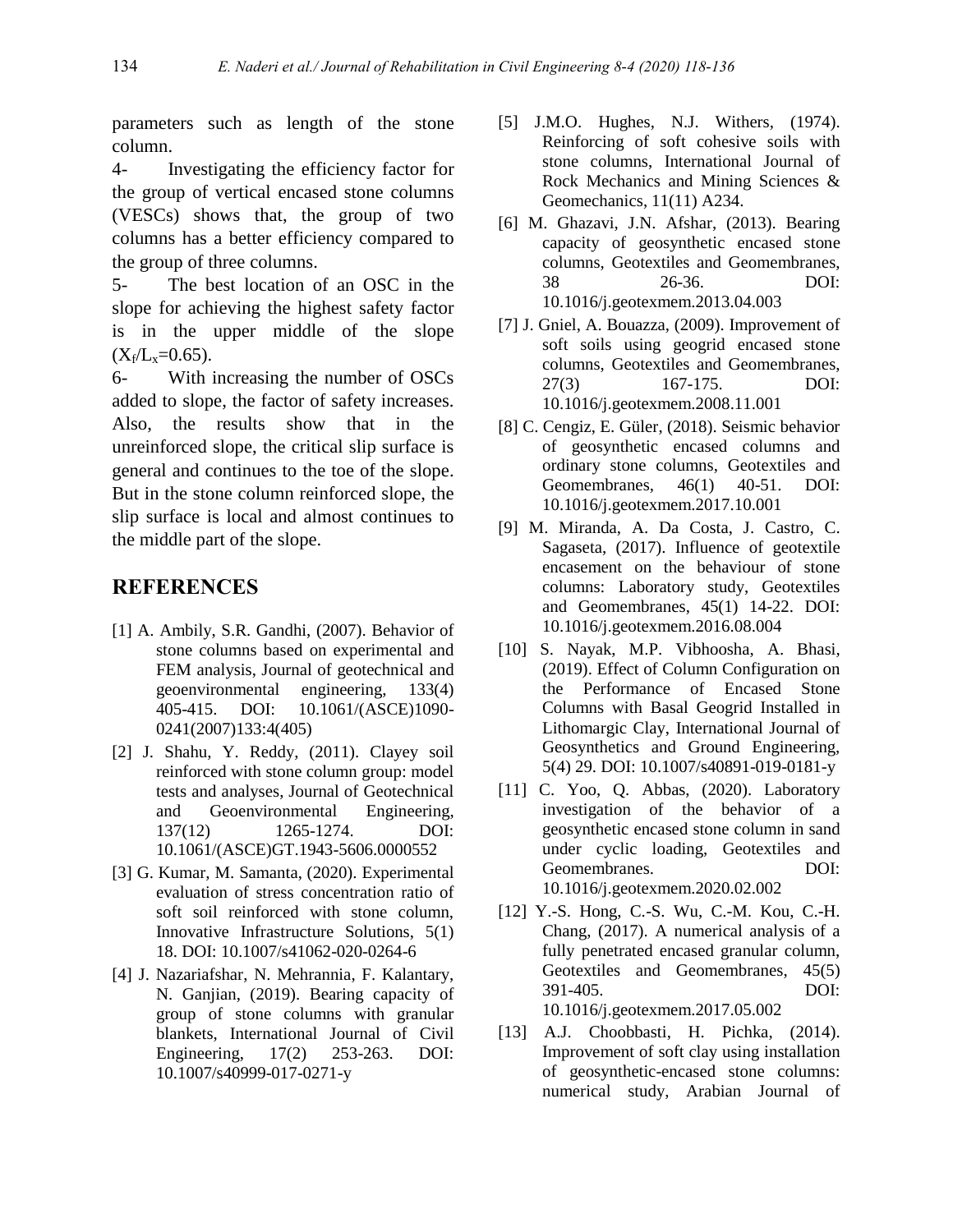Geosciences, 7(2) 597-607. DOI: [10.1007/s12517-012-0735-y](https://doi.org/10.1007/s12517-012-0735-y)

- [14] J. Castro, (2017). Groups of encased stone columns: Influence of column length and arrangement, Geotextiles and Geomembranes, 45(2) 68-80. DOI: [10.1016/j.geotexmem.2016.12.001](https://doi.org/10.1016/j.geotexmem.2016.12.001)
- [15] A. Ehsaniyamchi, M. Ghazavi, (2019). Short-term and long-term behavior of geosynthetic-reinforced stone columns, Soils and Foundations, 59(5) 1579-1590. DOI: [10.1016/j.sandf.2019.07.007](https://doi.org/10.1016/j.sandf.2019.07.007)
- [16] M.A. Nav, R. Rahnavard, A. Noorzad, R. Napolitano, (2020) Numerical evaluation of the behavior of ordinary and reinforced stone columns, Structures, 25 481-490. DOI: 10.1016/j.istruc.2020.03.021
- [17] M.S. Keskin, M. Laman, (2014). Experimental and numerical studies of strip footings on geogrid-reinforced sand slope, Arabian Journal for Science and Engineering, 39(3) 1607-1619. DOI: [10.1007/s13369-013-0795-7](https://doi.org/10.1007/s13369-013-0795-7)
- [18] M.A. El Sawwaf, (2007). Behavior of strip footing on geogrid-reinforced sand over a soft clay slope, Geotextiles and Geomembranes, 25(1) 50-60. DOI: [10.1016/j.geotexmem.2006.06.001](https://doi.org/10.1016/j.geotexmem.2006.06.001)
- [19] A. Sommers, B. Viswanadham, (2009). Centrifuge model tests on the behavior of strip footing on geotextile-reinforced slopes, Geotextiles and Geomembranes, 27(6) 497-505. DOI: [10.1016/j.geotexmem.2009.05.002](https://doi.org/10.1016/j.geotexmem.2009.05.002)
- [20] S. Naeini, B.K. Rabe, E. Mahmoodi, (2012). Bearing capacity and settlement of strip footing on geosynthetic reinforced clayey slopes, Journal of Central South University, 19(4) 1116-1124. DOI: [10.1007/s11771-012-1117-z](https://doi.org/10.1007/s11771-012-1117-z)
- [21] N. Hataf, A. Fatolahzadeh, (2019). An experimental and numerical study on the bearing capacity of circular and ring footings on rehabilitated sand slopes with geogrid, Journal of Rehabilitation in Civil Engineering, 7(1) 174-185. DOI: [10.22075/JRCE.2018.11576.1193](https://dx.doi.org/10.22075/jrce.2018.11576.1193)
- [22] X. Li, S. He, Y. Luo, Y. Wu, (2011). Numerical studies of the position of piles

in slope stabilization, Geomechanics and Geoengineering, 6(3) 209-215. DOI: 10.1080/17486025.2011.578668

- [23] M. Ashour, H. Ardalan, (2012). Analysis of pile stabilized slopes based on soil–pile interaction, Computers and Geotechnics, 39 85-97. DOI: [10.1016/j.compgeo.2011.09.001](https://www.researchgate.net/deref/http%3A%2F%2Fdx.doi.org%2F10.1016%2Fj.compgeo.2011.09.001)
- [24] M. Esmaeili, M. Gharouni Nik, F. Khayyer, (2013). Static and Dynamic Analyses of Micropiles to Reinforce the High Railway Embankments on Loose Beds, Journal of Rehabilitation in Civil Engineering, 1(2) 80-89. DOI: [10.22075/JRCE.2013.11](https://dx.doi.org/10.22075/jrce.2013.11)
- [25] Z. Zhang, J. Han, G. Ye, (2014). Numerical investigation on factors for deep-seated slope stability of stone column-supported embankments over soft clay, Engineering Geology, 168 104-113. DOI: [10.1016/j.enggeo.2013.11.004](https://doi.org/10.1016/j.enggeo.2013.11.004)
- [26] J.-F. Chen, L.-Y. Li, J.-F. Xue, S.-Z. Feng, (2015). Failure mechanism of (2015). Failure mechanism of geosynthetic-encased stone columns in soft soils under embankment, Geotextiles and Geomembranes, 43(5) 424-431. DOI: 10.1016/j.geotexmem.2015.04.016
- [27] G. Zheng, X. Yu, H. Zhou, S. Wang, J. Zhao, X. He, X. Yang, (2020). Stability analysis of stone column-supported and geosynthetic-reinforced embankments on soft ground, Geotextiles and Geomembranes. DOI: [10.1016/j.geotexmem.2019.12.006](https://doi.org/10.1016/j.geotexmem.2019.12.006)
- [28] M. Ghazavi, A. Shahmandi, (2008). Analytical Static Stability Analysis of Slopes Reinforced by Stone, The 12th International Conference of International Association for Computer Methods and Advances in Geomechanics (IACMAG), India, 3530-3537.
- [29] M. Vekli, M. Aytekin, S.B. Ikizler, Ü. Çalik, (2012). Experimental and numerical investigation of slope stabilization by stone columns, Natural hazards, 64(1) 797-820. DOI: [10.1007/s11069-012-0272-8](https://doi.org/10.1007/s11069-012-0272-8)
- [30] M. Hajiazizi, E. Nemati, M. Nasiri, M. Bavali, M. Sharifipur, (2012). Optimal Location of Stone Column in Stabilization of Sand Slope: An Experimental and 3D